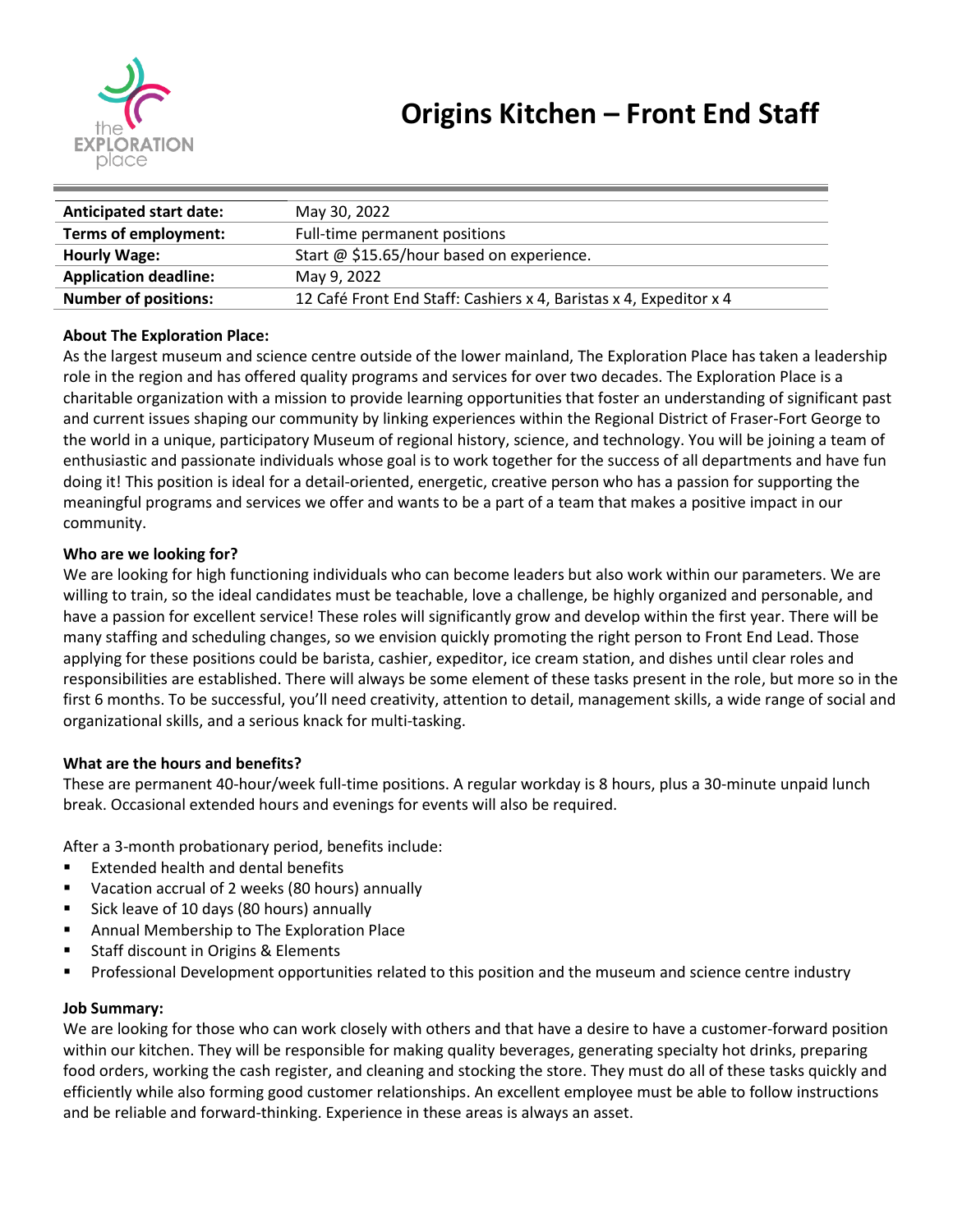# **The successful applicants will be responsible for the following:**

- Reporting to and working with the Manager Food Programs & Services to meet company goals
- Opening and/or closing Origins according to guidelines
- Delivering excellent customer service
- Preparing and serving a variety of tea, coffee, drinks, and ice cream by following specific recipes and preparation techniques
- Preparing ingredients and food items such as children's lunch boxes
- Serving a variety of prepared food items such as soup, sandwiches, salads, and baked goods
- Working towards learning all aspects and duties of Origins
- Providing ongoing quality control (food, coffee, and the physical environment of the café and kitchen)
- Ensuring each order is completely fulfilled before handing to guest
- Educating customers with a superior understanding of products
- Promoting products and meeting sales targets
- Producing exemplary product to sell in our café and retail space
- Monitoring inventory and maintaining grocery list.
- Assisting in processing, checking, and stocking inventory shipments
- Estimating future needs for goods, kitchen utensils, and cleaning products
- **EXECT** Liaising with the manager to ensure the café is stocked with ingredients and prepared goods
- Meeting performance goals
- Maintaining a clean and orderly cafe by washing dishes, sanitizing surfaces, sweeping and mopping the floor, and taking out garbage and recycling
- Heavy-duty cleaning once per shift (rotating schedule of areas)
- Helping train new employees on operations, protocol
- Attending staff meetings.
- Ensuring compliance with sanitation and safety regulations, including communicable illness protocols
- Being an advocate of our brand and facility
- Processing transactions, handling cash, and processing debit/credit cards, as needed
- Maintaining the physical appearance and cleanliness of the store, ensuring that the facility and all equipment remain in good repair, and creating a polished aesthetic
- Ensuring accurate reporting of sales figures and other financials as required
- Representing the Museum with the utmost integrity, exemplifying the values and mission of our organization
- Aiding with various special events as necessary
- Other duties as assigned

### **Knowledge, skills, and abilities we are looking for:**

- Canadian Citizenship or permanent resident status
- Possess a minimum of Grade 12 Graduation Diploma, Dogwood, or equivalent
- Must be willing to present a BC Vaccine Card showing full COVID-19 vaccination and abide by all COVID-19 regulations. If, over time, Health Canada updates its definition of "fully vaccinated" (such as requiring "booster" vaccine doses), employees will be expected to comply to maintain fully vaccinated status
- Possess strong oral and written communication skills
- Able to perform basic math, writing, and reading tasks without supervision
- Some kitchen or customer-facing experience required.
- Ability to handle stressful situations while working in a fast-paced, customer-orientated facility, in cooperation with other staff and departments
- **•** Ability to work closely and communicate respectfully with The Exploration Place team at large
- Be a self-motivated team player
- Possess excellent time management and multi-tasking skills
- Be familiar and comfortable with software, including Point of Sale Systems
- Be familiar and comfortable with communication and collaboration tools such as Zoom and SLACK
- Must show flexibility when asked to perform other tasks as needed
- Ability to work evenings, holidays, and weekends as scheduled
- Be able to lift and/or move up to 50 pounds on select occasions and stand for long periods